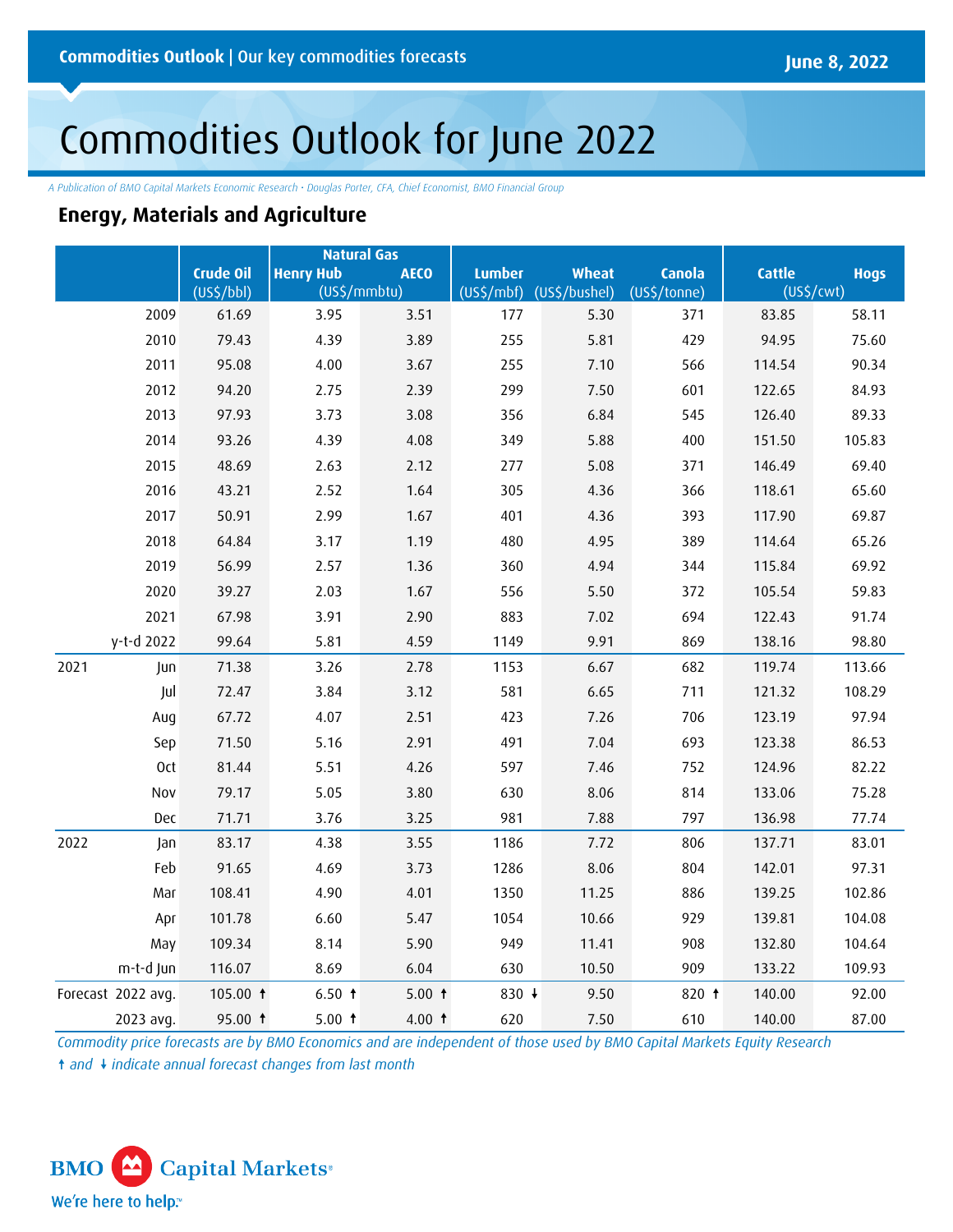## **Base and Precious Metals**

|                    | <b>Copper</b> | <b>Aluminum</b> | Zinc     | <b>Nickel</b> | Gold           | <b>Silver</b> |
|--------------------|---------------|-----------------|----------|---------------|----------------|---------------|
|                    |               | $(US\zeta/lb)$  |          |               | $(US\zeta/oz)$ |               |
| 2009               | 2.34          | 0.75            | 0.75     | 6.64          | 973            | 14.67         |
| 2010               | 3.42          | 0.99            | 0.98     | 9.89          | 1225           | 20.16         |
| 2011               | 4.00          | 1.09            | 0.99     | 10.38         | 1570           | 35.11         |
| 2012               | 3.61          | 0.92            | 0.88     | 7.96          | 1668           | 31.15         |
| 2013               | 3.32          | 0.84            | 0.87     | 6.81          | 1411           | 23.83         |
| 2014               | 3.11          | 0.85            | 0.98     | 7.65          | 1266           | 19.08         |
| 2015               | 2.50          | 0.75            | 0.88     | 5.37          | 1160           | 15.70         |
| 2016               | 2.21          | 0.73            | 0.95     | 4.35          | 1248           | 17.10         |
| 2017               | 2.80          | 0.89            | 1.31     | 4.72          | 1258           | 17.06         |
| 2018               | 2.96          | 0.96            | 1.33     | 5.95          | 1270           | 15.71         |
| 2019               | 2.72          | 0.81            | 1.16     | 6.31          | 1393           | 16.20         |
| 2020               | 2.80          | 0.77            | 1.03     | 6.25          | 1770           | 20.51         |
| 2021               | 4.23          | 1.12            | 1.36     | 8.38          | 1800           | 25.16         |
| y-t-d 2022         | 4.49          | 1.44            | 1.75     | 12.76         | 1882           | 23.67         |
| 2021<br>Jun        | 4.36          | 1.11            | 1.34     | 8.14          | 1836           | 26.96         |
| Jul                | 4.28          | 1.13            | 1.33     | 8.54          | 1806           | 25.77         |
| Aug                | 4.24          | 1.18            | 1.36     | 8.69          | 1784           | 24.01         |
| Sep                | 4.23          | 1.29            | 1.38     | 8.80          | 1781           | 23.23         |
| <b>Oct</b>         | 4.44          | 1.34            | 1.53     | 8.81          | 1775           | 23.29         |
| Nov                | 4.43          | 1.20            | 1.50     | 9.05          | 1820           | 24.17         |
| Dec                | 4.33          | 1.22            | 1.55     | 9.10          | 1789           | 22.47         |
| 2022<br>Jan        | 4.43          | 1.36            | 1.64     | 10.12         | 1816           | 23.15         |
| Feb                | 4.51          | 1.48            | 1.65     | 10.96         | 1858           | 23.46         |
| Mar                | 4.64          | 1.60            | 1.80     | 15.47         | 1947           | 25.22         |
| Apr                | 4.62          | 1.48            | 1.98     | 15.10         | 1935           | 24.51         |
| May                | 4.25          | 1.28            | 1.70     | 12.67         | 1852           | 21.90         |
| m-t-d Jun          | 4.29          | 1.23            | 1.77     | 12.57         | 1830           | 21.44         |
| Forecast 2022 avg. | 4.25          | 1.35            | 1.60 $†$ | 12.00         | 1875           | 23.50         |
| 2023 avg.          | 3.50          | 1.20            | 1.20     | 10.00         | 1750           | 22.50         |

*Commodity price forecasts are by BMO Economics and are independent of those used by BMO Capital Markets Equity Research* ↑ and ↓ indicate annual forecast changes from last month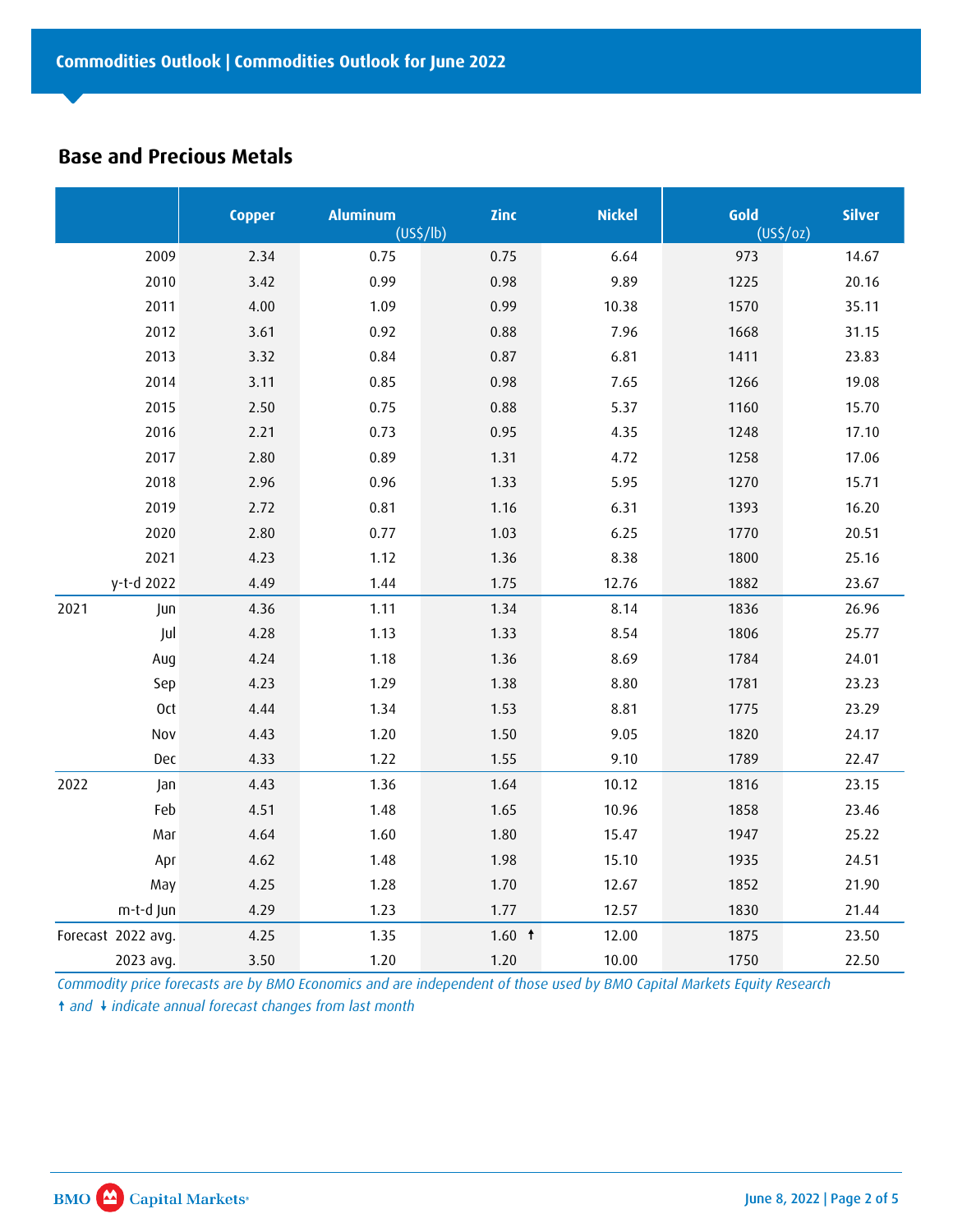# **Commodity Indices and Forecasts** (US\$-terms : 2003 = 100)

| Commodities Outlook   Commodities Outlook for June 2022<br><b>Commodity Indices and Forecasts</b> (US\$-terms : 2003 = 100)<br>2013<br>2014<br>2015<br>2016<br>2017<br>2018<br>2019<br>2020<br>2021<br>2022<br>Forecast<br>2023<br>2020<br>Q3<br>Q4<br>2021<br>$\mathsf{Q1}$<br>Q <sub>2</sub><br>Q3<br>${\sf Q4}$<br>2022<br>$\mathsf{Q1}$<br>Q <sub>2</sub><br>Forecast<br>Q3<br>Q <sub>4</sub><br>2021<br>May<br>Jun<br>Jul<br>Aug<br>Sep<br>Oct<br>Nov<br>Dec<br>2022<br>Jan<br>Feb<br>Mar<br>Apr<br>May<br>Commodity price indices and forecasts are by BMO Capital Markets Economics<br>Forecasts are independent of those used by BMO Capital Markets Equity Research | $\overline{\text{All}}$<br><b>Commodities</b><br>271.7<br>252.1<br>170.9<br>160.7<br>178.1<br>204.3<br>191.0<br>179.8<br>253.1<br>334.8<br>293.5<br>192.2<br>197.7<br>232.8<br>259.2<br>250.1<br>270.5<br>325.5<br>346.2<br>344.9<br>322.7<br>266.8<br>265.2<br>254.3<br>242.8<br>253.1<br>273.8<br>272.5<br>265.2<br>292.1<br>317.9<br>366.3<br>349.2<br>351.4 | O(16)<br>Gas<br>283.0<br>271.4<br>142.5<br>126.9<br>149.6<br>189.0<br>165.6<br>114.7<br>199.5<br>309.2<br>277.7<br>119.2<br>125.0<br>170.3<br>192.0<br>207.8<br>228.0<br>275.3<br>314.0<br>338.4<br>309.2<br>189.3<br>207.5<br>211.9<br>199.2<br>212.3<br>240.9<br>233.5<br>209.6<br>243.2<br>267.6<br>315.1<br>300.4<br>325.2 | Metals &<br><b>Minerals</b><br>304.1<br>270.5<br>244.8<br>241.1<br>249.4<br>257.5<br>267.4<br>303.7<br>345.8<br>406.1<br>359.6<br>322.5<br>327.2<br>332.5<br>345.0<br>348.4<br>357.4<br>404.1<br>423.4<br>407.3<br>389.5<br>352.0<br>348.8<br>345.8<br>346.0<br>353.4<br>358.1<br>359.6<br>354.5<br>367.0<br>396.7<br>448.6<br>444.3<br>411.7 | <b>Forest</b><br><b>Products</b><br>128.6<br>121.3<br>98.3<br>110.3<br>144.8<br>169.5<br>124.4<br>198.2<br>320.8<br>300.1<br>225.7<br>271.1<br>255.5<br>349.8<br>482.4<br>190.7<br>260.1<br>458.2<br>311.6<br>206.2<br>224.5<br>571.5<br>433.8<br>238.4<br>155.3<br>178.5<br>213.8<br>224.8<br>341.6<br>417.7<br>465.2<br>491.6<br>373.1<br>338.2 | <b>Agricultural</b><br><b>Products</b><br>200.1<br>170.0<br>151.3<br>135.9<br>139.8<br>147.2<br>141.3<br>151.3<br>223.2<br>280.0<br>220.7<br>147.8<br>168.9<br>197.8<br>222.5<br>224.3<br>248.3<br>274.4<br>311.3<br>279.0<br>255.1<br>234.8<br>217.3<br>220.9<br>228.8<br>223.1<br>237.5<br>256.0<br>251.5<br>250.9<br>256.9<br>315.5<br>313.0<br>320.2 | $\overline{All}$<br><b>Commodities</b><br>(C\$-terms)<br>199.6<br>198.4<br>155.5<br>151.8<br>165.0<br>188.8<br>180.9<br>171.5<br>226.4<br>301.8<br>260.4<br>182.6<br>184.0<br>210.4<br>227.0<br>224.7<br>243.3<br>294.5<br>315.2<br>311.2<br>286.1<br>230.9<br>230.7<br>227.0<br>218.3<br>228.8<br>243.8<br>244.0<br>242.1<br>263.0<br>288.6<br>331.9<br>314.2<br>322.8 |
|------------------------------------------------------------------------------------------------------------------------------------------------------------------------------------------------------------------------------------------------------------------------------------------------------------------------------------------------------------------------------------------------------------------------------------------------------------------------------------------------------------------------------------------------------------------------------------------------------------------------------------------------------------------------------|-----------------------------------------------------------------------------------------------------------------------------------------------------------------------------------------------------------------------------------------------------------------------------------------------------------------------------------------------------------------|--------------------------------------------------------------------------------------------------------------------------------------------------------------------------------------------------------------------------------------------------------------------------------------------------------------------------------|-----------------------------------------------------------------------------------------------------------------------------------------------------------------------------------------------------------------------------------------------------------------------------------------------------------------------------------------------|---------------------------------------------------------------------------------------------------------------------------------------------------------------------------------------------------------------------------------------------------------------------------------------------------------------------------------------------------|----------------------------------------------------------------------------------------------------------------------------------------------------------------------------------------------------------------------------------------------------------------------------------------------------------------------------------------------------------|-------------------------------------------------------------------------------------------------------------------------------------------------------------------------------------------------------------------------------------------------------------------------------------------------------------------------------------------------------------------------|
| <b>BMO</b> Capital Markets <sup>®</sup>                                                                                                                                                                                                                                                                                                                                                                                                                                                                                                                                                                                                                                      |                                                                                                                                                                                                                                                                                                                                                                 |                                                                                                                                                                                                                                                                                                                                |                                                                                                                                                                                                                                                                                                                                               |                                                                                                                                                                                                                                                                                                                                                   |                                                                                                                                                                                                                                                                                                                                                          | June 8, 2022   Page 3 of 5                                                                                                                                                                                                                                                                                                                                              |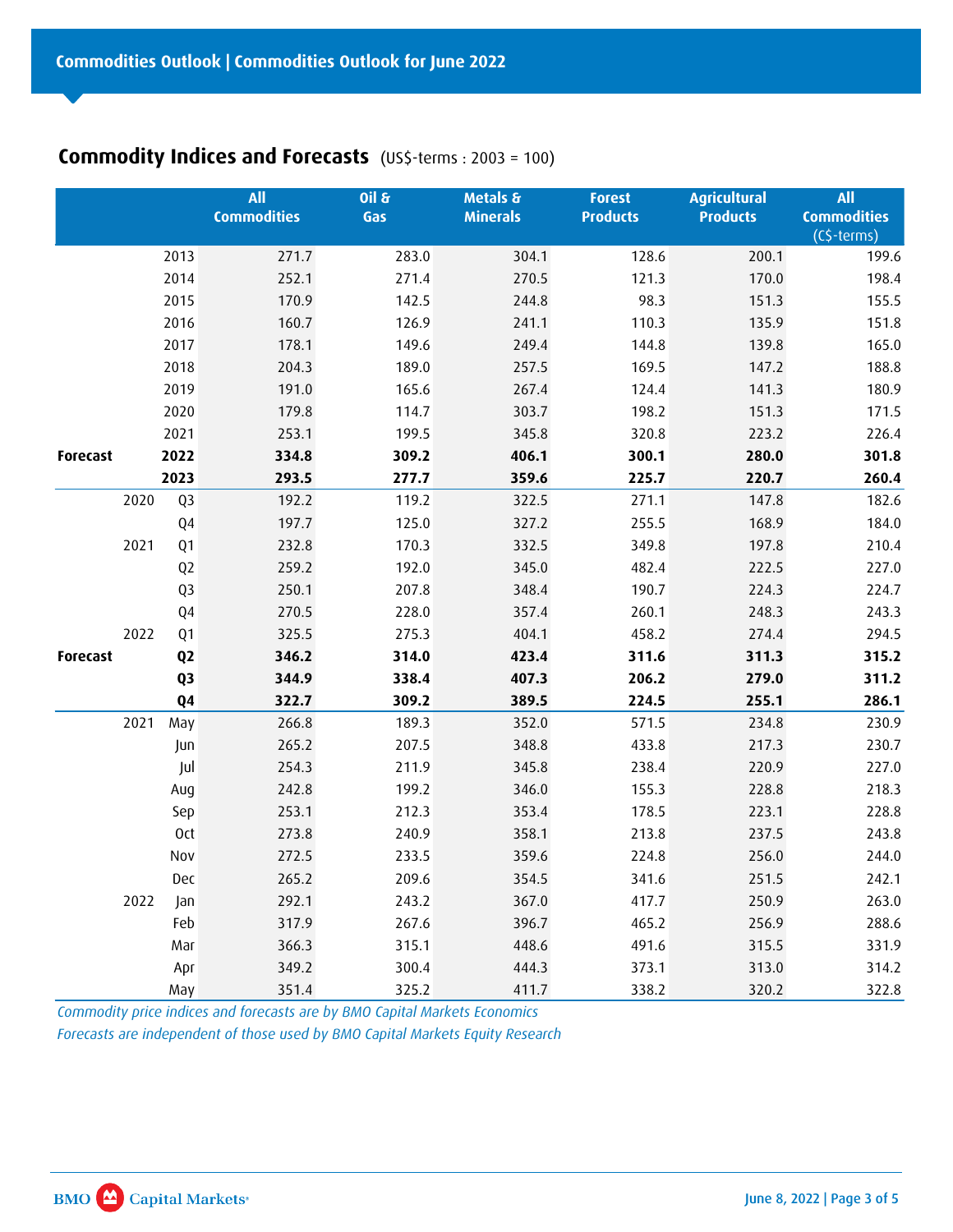

*Source: BMO Economics*

#### **All-Commodity Index** Real US\$-Terms



#### **All-Commodity Index** Nominal

#### $(2003 = 100)$



#### **Technical Note**

The BMO Capital Markets Commodity Price Index is a fixed-weight, export-based index that encompasses the price movement of 16 commodities key to Canadian exports. Weights are each commodity's average share of the total value of exports of the 16 commodities during the period 2012-16. Similarly, weights of subindex components reflect the relative importance of commodities within their respective product group.

## **The all-commodities index and sub-indices consist of the following:**

| <b>Weight in</b> | <b>Weight in</b><br><b>Sub-Index</b> |
|------------------|--------------------------------------|
|                  | 100.0                                |
| 10.6             | 35.4                                 |
| 1.4              | 4.6                                  |
| 6.4              | 21.4                                 |
| 2.3              | 7.8                                  |
| 3.2              | 10.8                                 |
| 0.9              | 3.0                                  |
| 1.3              | 4.4                                  |
| 3.8              | 12.6                                 |
| 54.6             | 100.0                                |
| 47.6             | 87.2                                 |
| 7.0              | 12.8                                 |
| 6.5              | 100.0                                |
| 5.5              | 84.1                                 |
| 1.0              | 15.9                                 |
| 9.1              | 100.0                                |
| 4.5              | 49.5                                 |
| 3.3              | 36.6                                 |
| 0.3              | 3.0                                  |
| 1.0              | 10.9                                 |
| 100.0            |                                      |
|                  | <b>All-Commodities Index</b><br>29.8 |

. *Source: BMO Economics*

Unless otherwise specified, all indices reported in this publication correspond to prices in U.S. dollars.